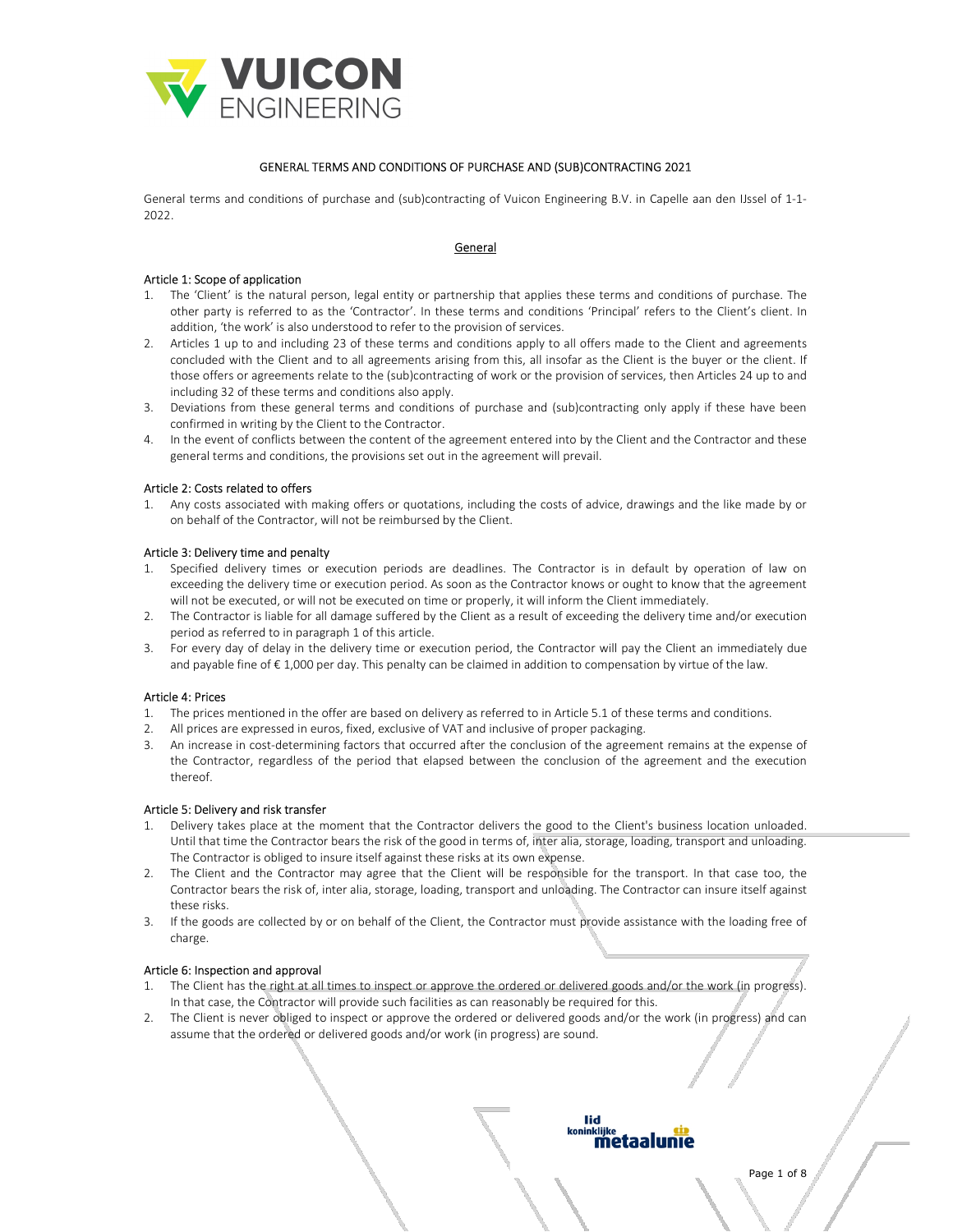

3. The costs of the inspection/approval referred to in paragraph 1 of this article will be borne by the Contractor if these goods/the work are rejected by the Client. Inspection or approval does not release the Contractor from any guarantee or liability, arising from these terms and conditions, the agreement or the law.

## Article 7: Rejection

- 1. If the goods/work delivered by the Contractor do not comply with the agreement, the Client has the right to reject these. Receipt of the goods or payment of the goods or work does not imply acceptance thereof.
- 2. If the Client rejects the delivered goods and/or the work, the Contractor is obliged to act as follows within a period to be determined by the Client:
	- arrange for free repair or, at the discretion of the Client;
	- arrange for free replacement of the goods and/or have the work carried out in accordance with the agreement.
- 3. If the Contractor fails to comply with its obligation referred to in paragraph 2 of this article within the set period or does not do so to the satisfaction of the Client, the Client will be entitled to carry out the work referred to in paragraph 2 of this article itself or have it done by a third party at the Contractor's expense.

# Article 8: Intellectual property rights

- 'Intellectual property rights' include copyright, database rights, design rights, trademark rights, patents, topographies, or the right to obtain these intellectual property rights by application, filing, registration or otherwise.
- 2. 'Intellectual property rights to the work' include all intellectual property rights vested in the work, the performance to be delivered, the goods and tools such as drawings, designs, models, moulds and equipment realised with regard to or for the execution of the agreement between the Contractor and the Client.
- 3. All intellectual property rights to the work belong to the Client. The Client is considered to be the maker, designer or inventor of the works created in the context of the agreement. The Client therefore has the exclusive right to apply for a patent, trademark or model. If the performance (partly) consists of currently existing intellectual property rights, the Contractor hereby transfers these rights, insofar as possible, to the Client and at the first request of the Client will undertake the additional actions required for the transfer without delay.
- 4. For (the transfer of) the intellectual property rights to the work, the Client will not owe any compensation to the Contractor.
- 5. The Contractor waives the personality rights mentioned in Article 25.1(a) of the Copyright Act. Insofar as it concerns changes to the work, the goods or the name thereof, the Contractor also waives the personality rights referred to in Article 25.1(b and c) of the Copyright Act. The Contractor will not invoke the authority granted in Article 25.4 of the Copyright Act.
- 6. The Contractor guarantees that the goods to be delivered to the Client, the work to be performed and the intellectual property rights to the work do not infringe the rights of third parties, including intellectual property rights, and indemnifies the Client against all claims on that account. The Contractor will compensate the Client for all damage resulting from any infringement, including the (full) costs of defence.

## Article 9: Source code and user licence for computer software

- 1. If the performance to be delivered by the Contractor (also) consists of the delivery of computer software developed specifically for the Client, the Contractor will transfer the source code to the Client.
- 2. If the performance to be delivered by the Contractor consists of the delivery of computer software not specifically developed for the Client, the Client - by way of derogation from Article 8.3 of these terms and conditions - will be given a non-exclusive, worldwide and perpetual user licence to that part of the computer software for the normal use and proper functioning of the good. If a part of the computer software has been developed specifically for the Client, Articles 8 and 9, first paragraph of these terms and conditions apply in full to that part. The Client is not permitted to transfer the licence or to issue a sublicence. Upon the sale of the good by the Client to a third party, the licence automatically transfers to the acquirer of the good.
- 3. For the acquisition of the source code as referred to in the first paragraph of this article or user licence as referred to in the second paragraph of this article, the Client shall not owe any compensation to the Contractor.

## Article 10: Confidentiality and non-solicitation clause

- 1. All information provided to the Contractor by or on behalf of the Client, such as models, design information, images, drawings, know-how and other documents, of whatever nature and in whatever form are confidential, and the Contractor will not use this for any purpose other than for the execution of the agreement.
- 2. The Contractor will not disclose or reproduce the information referred to in paragraph 1 of this article.
- 3. The Contractor will in no way directly or indirectly submit quotations or offers to the Principal that relate to the goods or work that is the subject of the agreement between the Client and the Contractor.

lid

koninklijke<br>**metaalunie**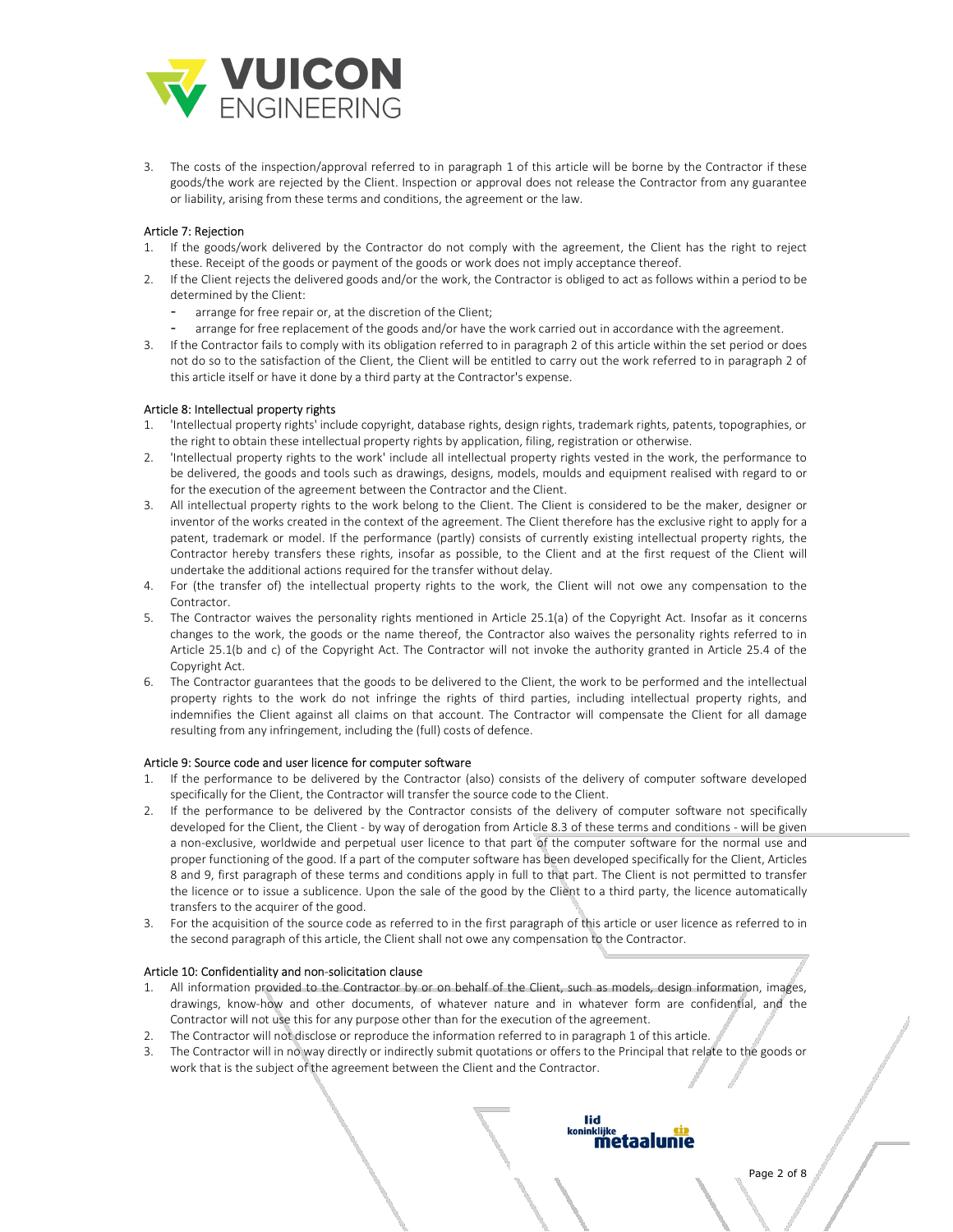

## Article 11: Penalty

1. In the event of violation of the provisions set out in Article 9.1 or Article 10, the Contractor will owe an immediately due and payable penalty of € 25,000 per violation. This penalty can be claimed in addition to compensation by virtue of the law.

## Article 12: Resources

- 1. All resources, such as drawings, models, moulds and equipment, which are made available to the Contractor by the Client for the execution of an agreement or which the Contractor has made or commissioned specifically within the framework of the agreement with the Client, remain or become the property of the Client under all circumstances, irrespective of whether or not these have been paid for.
- 2. All resources and all copies made of these must be made available or returned to the Client at the first request.
- 3. As long as the Contractor has the resources in its possession, the Contractor must provide these with an indelible mark indicating that they are the property of the Client. The Contractor will remind all third parties who wish to lay claim to these resources of the Client's ownership.
- 4. Without prejudice to the provisions set out in Article 10 of these terms and conditions, the Contractor shall only use the resources referred to in this article for the performance of deliveries and work for the Client and shall not show these to third parties, unless the Client has given explicit written permission for this. The Contractor bears the risk of loss, misplacing, destruction or damage and is obliged to insure this risk at its own expense.

#### Article 13: Liability

- 1. The Contractor is liable for all damage, including fines, caused by a failure or wrongful act on the part of the Contractor.
- 2. The Contractor indemnifies the Client against all third-party claims for compensation of damage as referred to in the first paragraph.

#### Article 14: Insurance

1. The Contractor is obliged to take out adequate insurance covering any damage that the Client suffers due to a failure or wrongful act on the part of the Contractor or third parties engaged by it. At the Client's first request, the Contractor will provide copies of the relevant policy and proof of payment of premiums.

#### Article 15: Cancellation or termination of the agreement

1. The Client is entitled at all times to terminate or cancel the agreement with immediate effect on payment of a fee equal to the actual costs incurred by the Contractor and a reasonable profit margin. The burden of proof with regard to the costs incurred and a reasonable profit margin lies with the Contractor.

## Article 16: Warranty

- 1. The Contractor guarantees the proper execution of the agreed performance for a period of 12 months after commissioning.
- 2. In the event that the completed or delivered goods or the work are not commissioned within 12 months after delivery or completion, the guarantee applies for a period of 18 months after delivery or completion.
- 3. If the agreed performance has not been properly executed, the Contractor will execute the performance properly as yet without delay, with the Client making the choice between repair or replacement, without prejudice to all other rights that the Client is entitled to by virtue of the law.
- 4. The Contractor will bear all costs associated with the repair of the defect, or the replacement of the goods and/or the work. This also includes the costs for the commissioning of the goods and/or the work after aforementioned repair or replacement. If the goods and/or the work are part of a larger object, the costs for commissioning that larger object will also be borne by the Contractor.
- 5. If the Contractor fails to comply with its guarantee obligation, the Client will be entitled to perform the guarantee work itself or have it performed by third parties at the expense of the Contractor.

## Article 17: Payment

- 1. Unless otherwise agreed, payments must be made within 30 days of the invoice date.
- 2. If an advance payment has been made or payment is made in instalments, the Client has the right to require the Contractor to provide what in the Client's opinion is sufficient security for the fulfilment of the obligations. If the Contractor does not comply with this provision within the set time limit, it will immediately be in default. In that case, the Client has the right to terminate the agreement and to recover its damages from the Contractor.

#### inklijke metaalunie

lid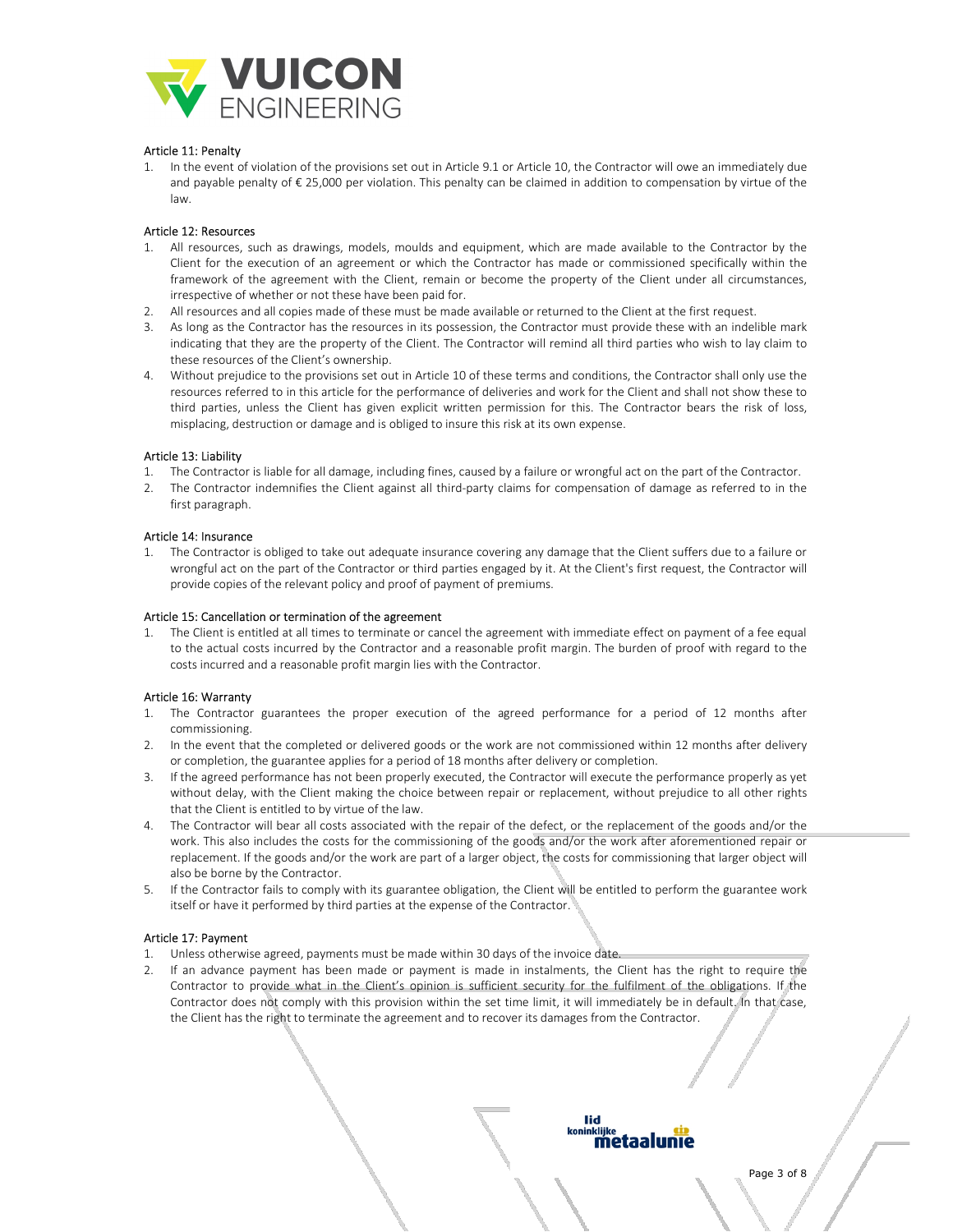

#### Article 18: No right of offset or suspension on the part of the Contractor

1. The Contractor's right to offset any claims against the Client or to suspend the fulfilment of its obligations is excluded, unless the Client has been granted a suspension of payments or is bankrupt or the statutory debt adjustment scheme applies to the Client.

## Article 19: Transfer of ownership in advance

1. At the Client's first request, the Contractor is obliged to transfer the ownership of the goods to be delivered, or the equipment, parts and/or structural parts from which the goods will be assembled or manufactured, to the Client in advance. The Contractor will perform all additional actions required for this transfer without delay.

#### Article 20: Prohibition on retention right

- 1. The Contractor is at all times prohibited from exercising the right of retention with regard to goods belonging to the Client that it has in its possession for whatever reason.
- 2. If the provisions set out in paragraph 1 of this article are infringed, the Contractor will owe an immediately due and payable penalty of € 250 per day up to a maximum of € 25,000. This penalty can be claimed in addition to compensation by virtue of the law.

#### Article 21: Right of offset or suspension on the part of the Client

- 1. The Client is entitled to offset any debts it owes to the Contractor against:
	- a. claims that the Contractor has against the Client;
	- b. claims that companies affiliated to the Client have against the Contractor;
	- c. claims against companies affiliated to the Contractor.
- 2. In addition, the Client is entitled to offset its claims against the Contractor against debts that companies affiliated to the Client have against the Contractor.
- 3. For the purpose of this article 'affiliated companies' means all companies belonging to the same group, within the meaning of Article 2:24b of the Dutch Civil Code, and a participation within the meaning of Article 2:24c of the Dutch Civil Code.
- 4. If the Contractor does not fulfil its obligations, the Client may suspend its payment obligations until the Contractor has fulfilled its obligations.

#### Article 22: Transfer and pledging of claims

1. The Contractor cannot transfer or pledge claims arising under the agreement with the Client. This provision has effect under property law.

# Article 23: Applicable law and competent court

- 1. Dutch law applies.
- 2. The Vienna Sales Convention (CISG) does not apply, nor does any other international regulation that may be excluded.
- 3. The Dutch civil court with jurisdiction in the Client's place of business is authorised to take cognisance of any disputes. The Client may deviate from this rule governing jurisdiction and rely on the statutory rules governing jurisdiction instead.

| lid<br><sup>koninklijke</sup><br><b>Metaalunie</b> | Page 4 of 8 |
|----------------------------------------------------|-------------|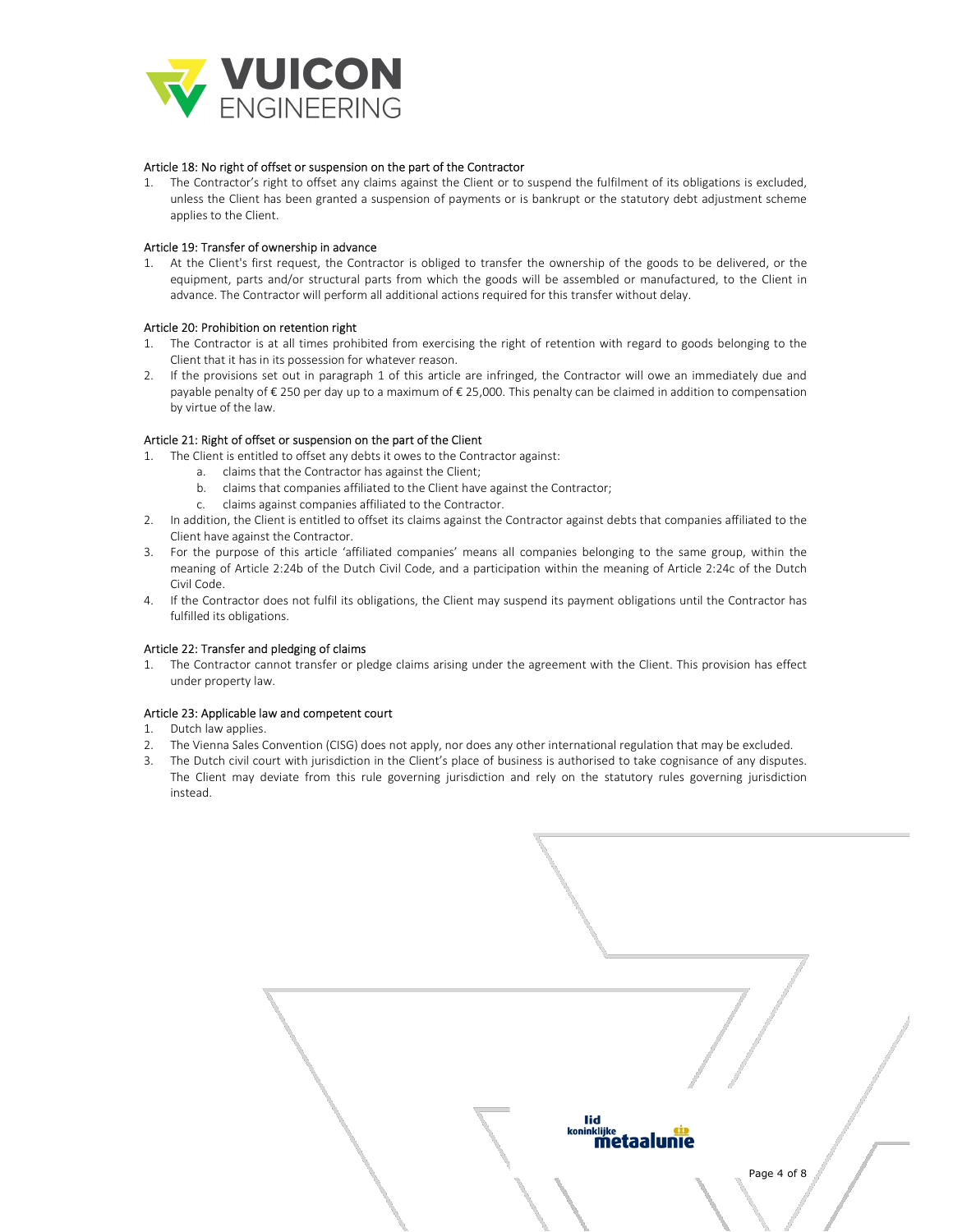

# (Sub)contracting of work/services

## Article 24: Prohibition on further subcontracting and hiring in of personnel

- 1. Without the prior written permission of the Client, the Contractor may not contract out the work, or parts thereof, to another party or hire in personnel for the execution (of parts) thereof.
- 2. If the Client gives permission for outsourcing work or hiring in personnel, the provisions set out in Articles 25, 26 and 27 will in any case apply. The Contractor is also obliged to impose the provisions set out in these articles on its contractual party and also to stipulate that this contractual party shall fully incorporate these obligations into agreements it enters into for the execution of (parts of) the work.

## Article 25: Vicarious tax liability in the event of subcontracting

- If the vicarious tax liability for wage levies in the event of subcontracting applies, the Contractor is obliged to have a G account and, at the first request of the Client, to make a copy of the original G account agreement available to the Client.
- 2. The Client is always entitled to pay the agreed part of an invoice amount to the Contractor by way of payment to the G account. If no part has been agreed in advance, the Client will determine which part of the invoice amounts it will deposit into the G account. Every payment into the G account by the Client must be regarded as valid payment to the Contractor.
- 3. The Contractor is obliged to provide the Client with a new, original statement of payment conduct issued by the tax authorities every three months.
- 4. The Contractor is obliged to provide the Client with the following details, in writing, of all the employees to be (directly or indirectly) deployed, before the work commences:
	- a. Name, address and place of residence;
	- b. Date of birth;
	- c. Citizen service number (BSN);
	- d. Nationality;
	- e. Type of identity document, number and period of validity;
	- f. If applicable: the presence of an A1 statement, residence permit, work permit and online notification to the Ministry of Social Affairs and Employment.
- 5. All workers employed by the Contractor i.e. all persons who come to perform work must, prior to and during the work, carry an original and valid proof of identity and - as far as applicable - residence documents, work permits and A1 declarations to be produced during checks to be carried out by the Client. The Client is authorised to deny a worker who does not comply with the above access to the place where the work is to be performed or to remove the worker from this place. The Contractor is liable for all damage resulting from this.
- 6. The Contractor must organise its administration in such a way that the following documents or data can be found immediately or almost immediately:
	- the agreement or the contents thereof on the basis of which it has executed the performance it has provided to the Client;
	- the details of compliance with that agreement, including a registration of the persons who have performed work and of the days and hours during which those persons have performed work;
	- the payments made in connection with the aforementioned agreement.
- 7. In the event of bankruptcy on the part of the Contractor, the Client is entitled to suspend its payment obligations until the Client has received a statement from the Tax and Customs Administration confirming whether, and to what amount, it is being held liable for wage tax and VAT unpaid by the Contractor. The amount that the Client has to pay to the Tax and Customs Administration may be deducted from any amount it still owes the Contractor.
- 8. The Contractor is obliged at the first request of the Client to provide without delay any information that the Client deems necessary for its administration or that of its Principal.

## Article 26: Invoicing

- 1. The Contractor's invoices must comply with the requirements of Article 35a of the Turnover Tax Act 1968. In addition, the Contractor must state the following clearly and orderly on the invoices:
	- a. the date of issuance;
	- b. a consecutive number, with one or more series, so that the invoice can be uniquely identified;
	- c. the Client's name and address;
	- d. the Contractor's name and address;
	- e. whether or not the reverse charge mechanism with regard to turnover tax is applicable and if not, the amount of the sales tax;
	- f. the Contractor's VAT identification number;

#### lid ıinkliike metaalunie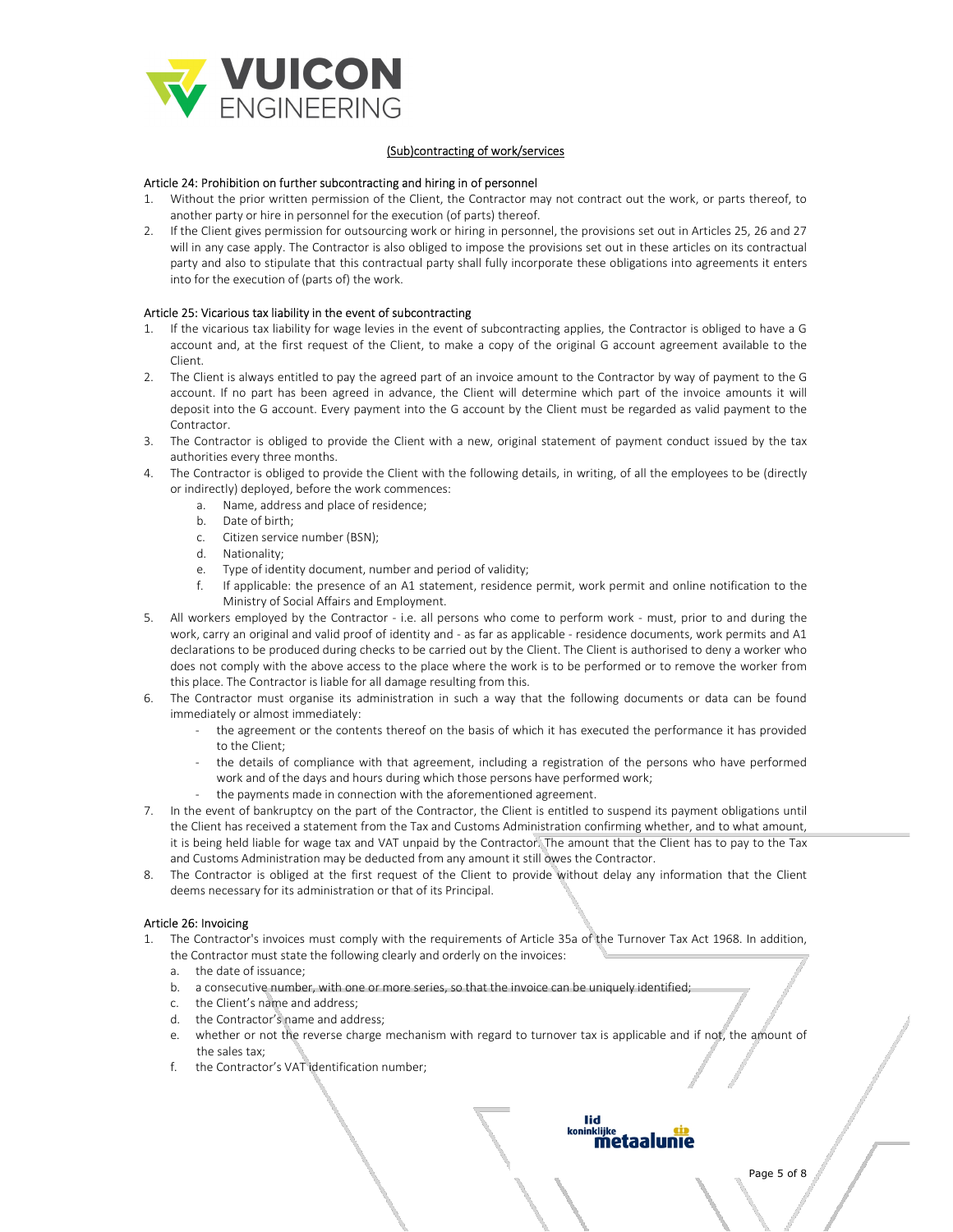

- g. the client's VAT identification number, if the VAT is reversed to the Client;
- h. the invoice amounts, broken down for each tariff and then subdivided into unit price and any discounts applied;
- i. the number or reference, if any, of the agreement under which the Contractor has executed the invoiced performance(s);
- j. the time periods during which the performance(s) have been executed;
- k. the description or reference of the work to which the payment relates;
- if applicable: the Contractor's G account number;
- m. the amount of the wage costs and (separately) the wage tax rate payable on the wage amount.
- 2. The Contractor should attach a specification of the number of hours worked to each invoice. With regard to the employees deployed, the specification must at least state the initials, surname and date of birth of these employees and the days and hours during which these employees have performed work. The Contractor must also submit a document showing that it is entitled to payment, such as a signed site manager form.
- 3. The Client will only pay invoices after the work or the part of the work to which a payment instalment relates has been approved by it and the invoices meet the requirements set out in this article.

#### Article 27: Hiring in of personnel by the Contractor

- 1. If the Contractor hires in personnel to execute the work, it must comply with the following provisions:
	- the Contractor deposits 25% of each invoice amount (including VAT) on the supplier's G account. If VAT is reversed this is 20%;
	- the Contractor must state the invoice number and any other identification details of the invoice with every payment;
	- the Contractor's administration must provide immediate insight into the details of the hiring, the time tracking administration and the payments;
	- the Contractor must have the citizen service numbers of the hired in personnel;
	- the Contractor must be able to prove the identity of the hired in personnel and the presence of any residence or employment permits.
- 2. The Contractor may only hire in personnel from a supplier that complies with NEN 4400-1 or NEN 4400-2 and is included in the register of the Dutch Labour Standards Foundation (SNA).
- 3. The Contractor is obliged to agree with the supplier that the supplier must state the following on its invoices:
	- the number or reference of the agreement to which the invoice relates;
	- the time period or time periods to which the invoice relates:
	- the description or reference of the work to which the payment relates.

## Article 28: Indemnification with regard to wage taxes and VAT

- 1. The Contractor indemnifies the Client with regard to claims by the Tax and Customs Administration or the Employee Insurance Agency (UWV) in connection with:
	- a. wage tax and national insurance contributions not paid by the Client;
	- b. wage levies (wage tax and national insurance contributions) and VAT not paid by the Contractor;
	- c. unpaid wage levies by any party to which (parts of) the work has been /is contracted out;
	- d. unpaid wage levies and VAT by any party from which personnel has been hired in for the execution of (parts of) the work.
- 2. In particular, the Contractor shall immediately reimburse the Client for the following costs at the first written request by the Client by way of payment into the bank account number provided by the Client:
	- a. the Client's lawyer's fees in full that relate to legal measures taken by the competent authority at the expense of the Client, insofar as these legal measures relate to the provisions set out in paragraph 1 of this article;
	- b. all other costs relating to legal measures as described under a, including court fees and costs of experts;
	- c. the costs of anything that the Client may be ordered to pay to the competent authority in connection with the provisions set out in paragraph 1 of this article, which order can be enforced;
	- d. other costs that relate to the provisions set out in paragraph 1 of this article and are charged to the Client.
- 3. The Client is authorised to settle amounts which the Contractor must pay it on the grounds of paragraphs 1 and 2 of this article with amounts that it still owes the Contractor for whatever reason.

# Article 29: Vicarious tax liability for wages (The Dutch Labour Market Fraud (Bogus Schemes) Act, WAS)

- 1. The Contractor is obliged:
	- a) to comply with applicable laws and regulations and an applicable collective labour agreement in the execution of the work;

# lid ninklijke<br>**metaalunie**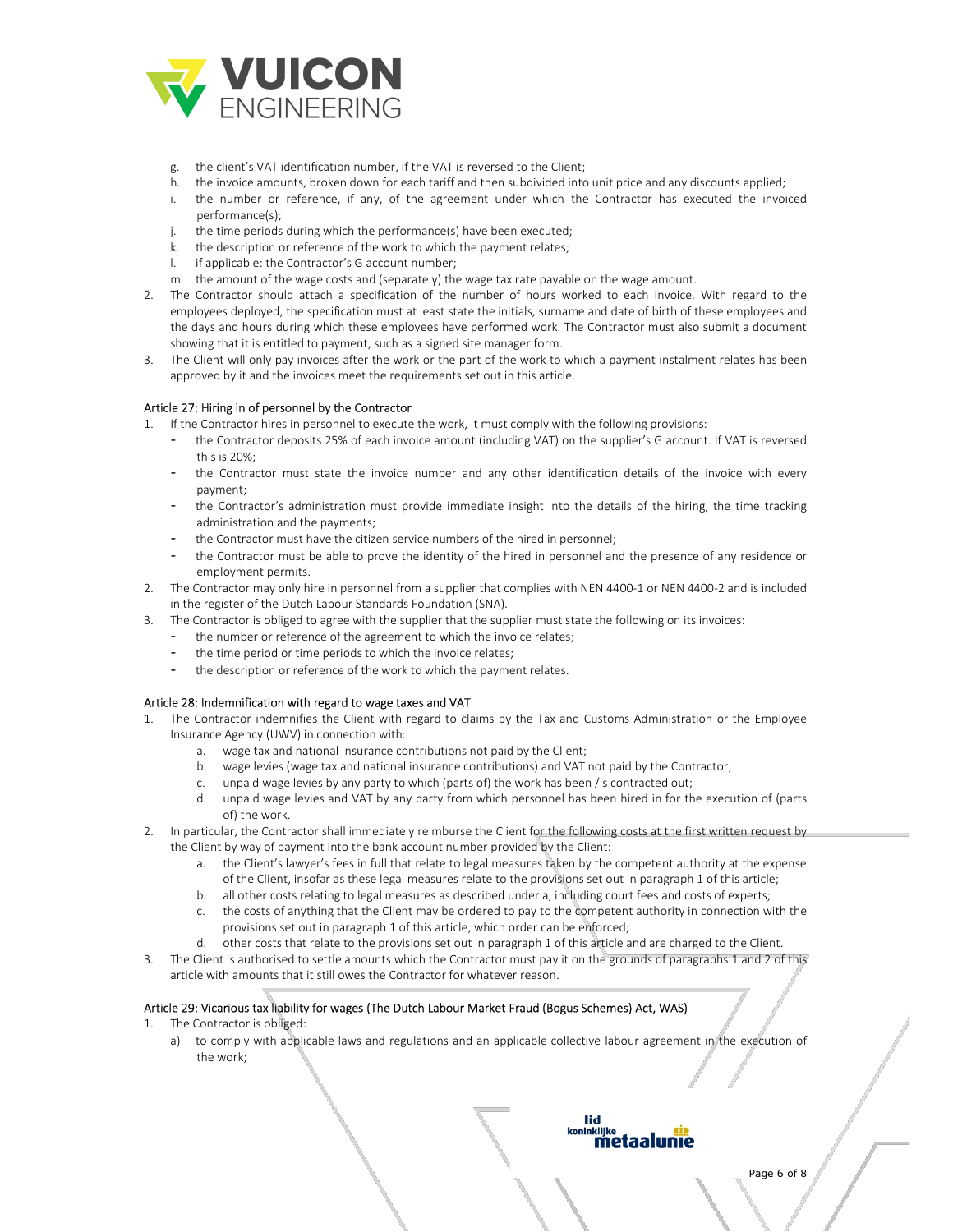

- b) to record all arrangements regarding employment conditions made for the execution of the work in an orderly and accessible manner;
- c) to grant competent authorities access to these employment condition arrangements on request and to cooperate with checks, audits or wage validation;
- d) if requested, to grant the Client access to these employment condition arrangements if the Client deems this necessary in connection with the prevention or handling of a wage claim concerning work performed for the execution of the work.
- 2. If the Contractor violates the obligations set out in this article, the Client will have the right after notice of default to terminate the agreement in whole or in part.
- 3. The Contractor indemnifies the Client against claims of employees on the grounds of Article 7:616a and 7:616b of the Dutch Civil Code for not paying the wages due.
- 4. If the Contractor contracts out (parts of) the work, it is obliged to impose the obligations referred to in paragraph 1 of this article on the party to which (parts of) the work is/are being contracted out and also to stipulate that the engaged third party fully incorporates these obligations into agreements that it enters into for the execution of (parts of) the work.

## Article 30: Organisation of the work

- 1. The Contractor is obliged to comply exclusively with the orders and instructions issued by the Client.
- 2. The Client has the authority to deny the Contractor's employees access to the work or to have them removed, for example due to unsuitability, disturbance of the order, misconduct, etc., without being required to pay further compensation for any damage that the Contractor suffers as a result thereof.
- 3. The work and break times at work and the prescribed rest times, public holidays, holidays or other days off, generally recognised or recognised at the work location, by the government, or on the basis of the CLA also apply to the Contractor and its employees who perform the activities at the work location. Any damage resulting from this for the Contractor cannot be recovered from the Client. The latter also applies if the services provided by the Contractor cannot be used due to a strike or other causes at the Client or at third parties.
- 4. Unless otherwise agreed, the Contractor must ensure from the commencement of the work up to and including the completion that a permanent foreman is present at the work, with whom both organisational and technical arrangements can be made. His name must be known to the persons or authorities appointed by the Client.
- 5. The Contractor must provide its employees with the correct personal protective equipment and ensure proper use thereof. All resulting costs are at the expense of the Contractor.
- 6. The Contractor must provide a workforce that is able to execute the work fully in accordance with the schedule adopted by the Client and without other activities coming to a halt. If the Client changes the schedule/progress, the Contractor is required to adapt to this. Changes in staffing are only permitted after obtaining the Client's permission.
- 7. If the Contractor is co-insured under a CAR policy taken out by the Client or its Principal and damage occurs caused by the Contractor, the Contractor must compensate the Client for the excess, the damage not covered and the costs to be incurred.
- 8. The Contractor is obliged to ensure that equipment that can be designated as a motor vehicle (equipment falling under the Motor Insurance Liability Act) is adequately insured. The work risk should also be insured. In addition, the Contractor must also have taken out adequate insurance for the risk of damage caused by or related to the use of other equipment used by the Contractor.
- 9. With regard to cables, pipelines and other surface and underground property belonging to third parties, the Contractor will at all times continue to be responsible for pinpointing the location. The Contractor must immediately inform the Client of any damage.
- 10. Required equipment such as scaffolding, aerial work platforms, hoisting equipment and small equipment, including hand tools, measuring equipment, rolling towers, ladders and steps etc., will be provided by the Contractor and are included in the total price.
- 11. If work has to be carried out on or to completed components of the work, such as plastered walls, tilework, paintwork, etc., the Contractor must take protective measures to prevent damage and/or contamination. Damage and/or contamination discovered after or during the work will be deemed to have been caused by the Contractor.
- 12. After completion of the work, the Contractor must deliver the work swept clean and leave the construction site clean.

# Article 31: Work permits

1. The Contractor is obliged to comply strictly with the provisions set out in the Dutch Foreign Nationals (Employment) Act (hereafter: the Wav). The Contractor may only have work performed at the work by persons who are in possession of all required documents and permits and in particular, but not exclusively, the required work permits or combined permits for residence and work.